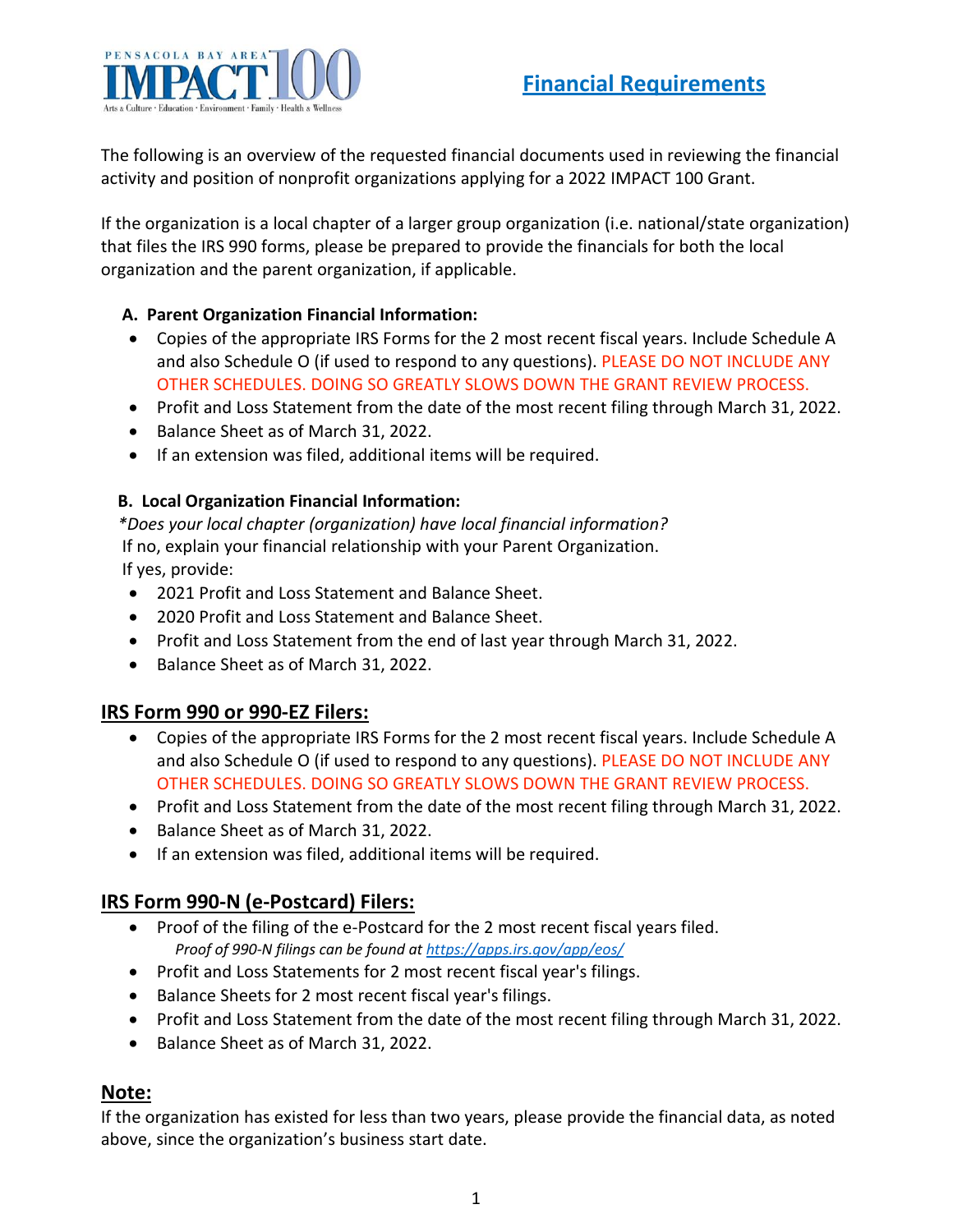

### *\*Is the Organization a local chapter of a larger Organization that holds the 501(c)(3)?*

- If yes, proceed to Page 4.
- If no, continue to next question.

### *\*Select one: 990/990EZ Filer 990-N (e-Postcard) Filer No IRS filing*

- IF 990/990EZ Filer, go to next step on this page.
- IF 990-N (e-postcard) Filer, proceed to Page 3.
- IF No IRS filing, proceed to Page 3.

## **990/990EZ Filers:**

*\*What date does your fiscal year end? Month/Day \_\_\_\_\_/\_\_\_\_\_*

- 1. Did the organization file an extension for 2021?
	- If no…move to Step 2.
	- If yes, upload the following documents (\*) in addition to those below: 2021 extension request\*

2021 Profit and Loss Statement\*

2021 Balance Sheet as of End of Year\*

- 2. Upload the most recent 990.
- 3. Upload the previous year 990.
- 4. Upload a Profit and Loss Statement from the date of your most recent filing through March 31, 2022.
- 5. Upload a Balance Sheet as of March 31, 2022.

## **990-N (e-Postcard) Filers:**

*\*What date does your fiscal year end? Month/Day \_\_\_\_\_/\_\_\_\_\_*

- 1. Upload proof of the most recent filing.
- 2. Upload proof of the previous year's filing.
- 3. Upload 2021 Profit and Loss Statement.
- 4. Upload 2021 Balance Sheet as of End of Year.
- 5. Upload 2020 Profit and Loss Statement.
- 6. Upload 2020 Balance Sheet as of End of Year.
- 7. Upload a Profit and Loss Statement from the date of your most recent filing through March 31, 2022.
- 8. Upload a Balance Sheet as of March 31, 2022.

## **No IRS filing:**

*\*What date does your fiscal year end? Month/Day \_\_\_\_\_/\_\_\_\_\_*

- If the organization is exempt from filing:
	- o Explain exemption in text box.
- If the organization was established in 2021 or later:
	- $\circ$  Upload a Profit and Loss from the business start date through March 31, 2022.
	- o Upload a Balance Sheet as of March 31, 2022.